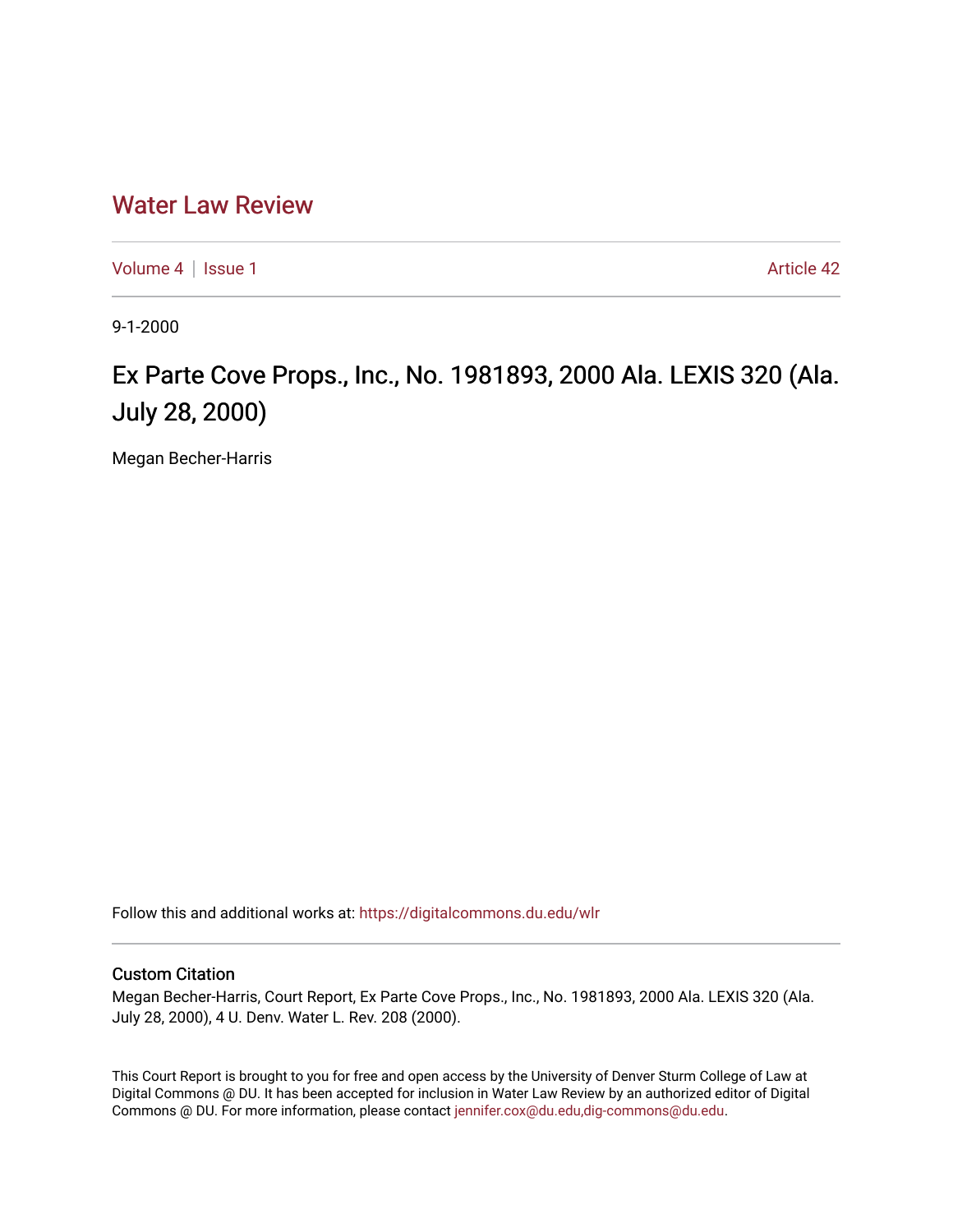collected in furtherance of spill level adjustments, thereby reducing water temperatures and gas levels, in the years leading up to this action both temperature and dissolved gas levels regularly exceeded the State's water quality standards.

Alluding to these violations, NWF argued that the Corps' operation of the four dams violated the State's water quality standards, as well as the CWA, in that temperatures and dissolved gas levels continually exceeded the established standards. In support of their APA claim, NWF asserted the Corps had abused its discretion in taking actions that were not in accordance with the law. In support of this assertion, NWF pointed to the 1998 ROD. The 1998 ROD referenced proposed spills at the dams that would violate the State's water quality standards. NWF maintained that judicial review under the APA was proper because the 1995 and 1998 RODs constituted final agency decisions.

In its summary judgment motion, the Corps countered that (1) because many of the same plaintiffs filed an action in 1996 challenging the 1995 BiOp and ROD under the Endangered Species Act, the doctrines of issue and claim preclusion barred the newer claims; (2) the CWA did not authorize NWF to bring actions against federal agencies in order to compel such agencies to comply with the State's standards promulgated under the CWA; (3) the 1995 and 1998 RODs did not represent final agency actions subject to review under the APA; and (4) the Plaintiffs lacked standing to sue because they failed to provide evidence depicting an injury.

In denying the Corps' motion, the court found (1) the 1995 Endangered Species Act claim did not preclude the later claim because the two are "distinct statutory schemes" and "compliance with one statute does not equal compliance with the other;"  $(2)$  the APA permits judicial review of the requirement that all federal agencies must comply with state water quality standards; (3) the Corps' RODs sufficiently represented final agency actions reviewable under the APA; and (4) NWF's interests in both the rivers' recreational and aesthetic values and the adverse effects of the dams on those interests were sufficient to fulfill the APA's injury requirement.

*Jason Wells*

### **STATE COURTS**

#### ALABAMA

Ex Parte Cove Props., Inc., No. **1981893,** 2000 Ala. **LEXIS 320** (Ala. July 28, 2000) (holding, with respect to waterfront properties located on generally straight or convex shorelines, one waterfront property owner may not build in front of the riparian lands of an adjacent waterfront property owner).